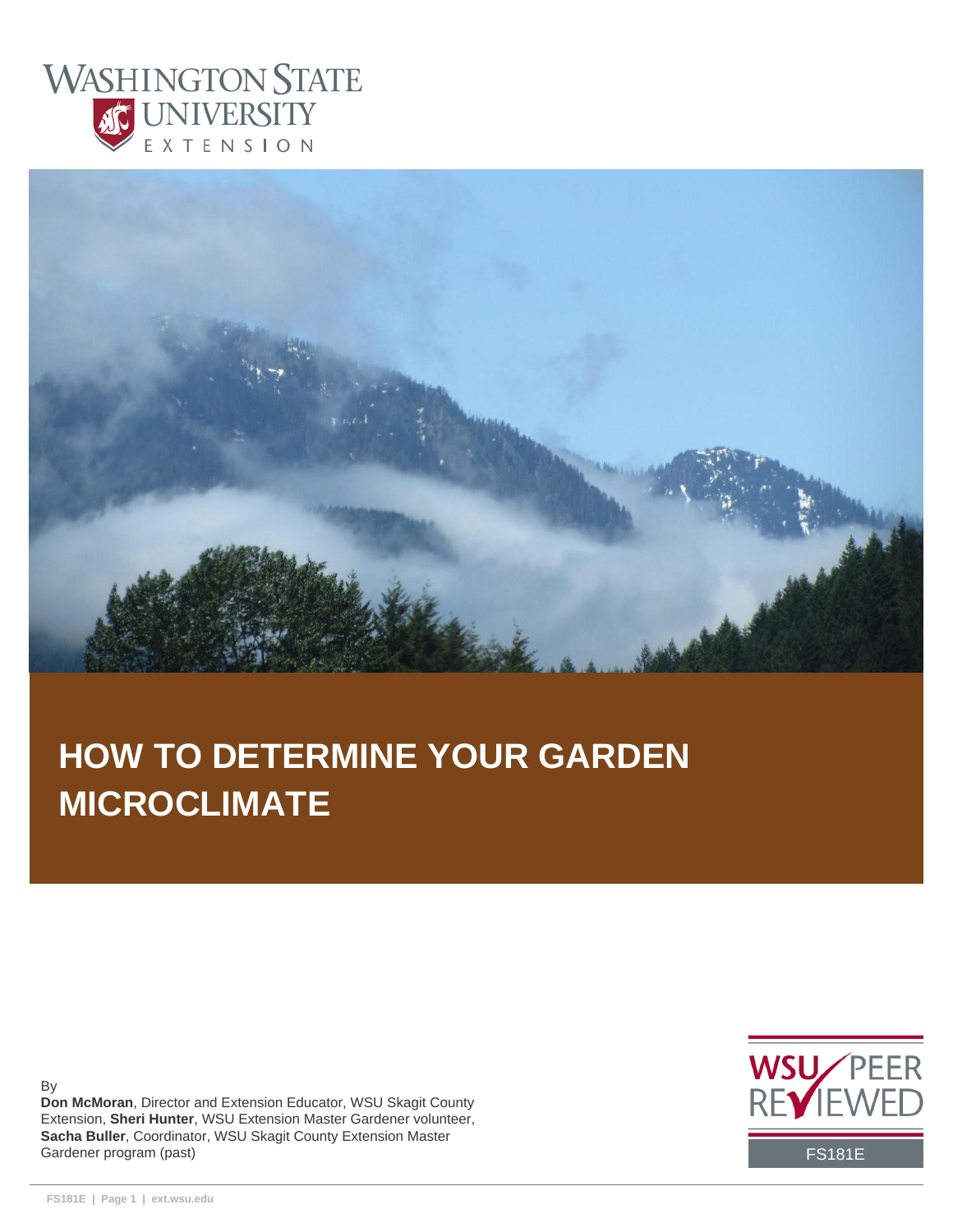# How to Determine Your Garden Microclimate

essential to successful gardening mate is a measure of average variation in overall weather patterns over time and over a very wide geographic regionzome In a garden, climate strongly influences growing conditions: air and soil temperatures, precipitation, and heat accumulated over the growing season.

Throughout western Washington, however, varied topographylesignations "a" and "b" in the colored chart, which reflect gives rise to a large number *microclimates*—small-scale areas where local conditions may differ from those of the foothills, location with respect to predominant wind and weather, and distance from Puget Sound.

side of a building or one that spans many acres on a sloped face of a mountainside. An entire valley located inland experienced in the climate zone overall.

Understanding how climate affects your growing conditions is The Grand Canyon, for example, exhibits a steep change in elevation of some 5700 ft. The canyon floor harbors plants which thrive in Mexican deserts, while plants found on the north rim are native as far north as southern Canada.

> Explore your local zone by visiting SDA's interactive map (USDA 2012). Type in your zip code and use the zoom-in feature to locate a particular region. Notice the split

surrounding climate zone. Microclimates are created by localand moisture—also determine whether a plant will thrive. For factors such as elevation and slope, proximity to mountains oa complete discussion of the limits of hardiness zones as a changing elevation. Keep in mind that other factors—wind, humidity, snow, and winter sunshine, as well as soil type, pH gardening guide, consult the bout page on the USDA's interactive map.

# A microclimate can encompass an area as small as the south  $R$  e c o g n i z i n g  $\,$  M i c r o c l i m a t e side of a building or one that spans many acros on a sloped  $\,R$  e c o g n i z i n g  $\,$  M i c r o c l i m

between mountains can exhibit microclimate phenomena not Hardiness zones represent years of plant trials over a wide Limitations of USDA Hardiness and participate in the medicine of the contractors and area, but they are of limited value unless coupled with local knowledge and experience. When you recognize your microclimates and pair this information with USDA hardiness site plants wisely.

In the United States, the Department of Agriculture (USDA) geographically divides areas with different climatic conditions There are many online tools to help you establish a picture of into hardiness zonesEach hardiness zone supports a specificyour regional climate. One of them is Washington State category of plant life capable of growing and able to withstandUniversity's [AgWeatherNe](http://www.weather.wsu.edu./)t(AWN)(WSU 2014). The site the minimum low temperatures of that zone. links to automated weather stations in Washington where variables such as air and soil temperature, rainfall, frost dates,

Determined largely by elevation, latitude, and proximity to the heat accumulation, and climate summary information are coast, USDA hardiness zones experience a rangeemage annual minimum low temperatures. However, abtual minimum low temperature in any given year may differ. It may urrent. never reach the same low range, or it may fall lower. Caution tracked. Measurements are taken every five seconds and summarized every fifteen minutes, so the data are always

selection.

Nurseries use USDA hardiness zones on plant tags to indicateettings as well as timing of insect spray or disease treatment. a minimum low temperature that a plant can survive. If the actual minimum temperature falls below the erage minimum range indicated on the plant tag, the plant may fail to levations, you may still need to extrapolate the data or thrive.

is advised, therefore, when using hardiness zones for plant Registered users who log in can access the entire AWN data set and web-based tools. There are, for example, useful but more technical models and decision aids to inform irrigation

> Unfortunately, all western Washington weather data collection points are at lowland locations, so if you live at higher measure your microclimate independently. (Note: registration information is confidential. It is used by AWN staff solely for

undoubtedly in a local microclimate.

The USDA hardiness zone map typically provides little detail <sub>Statistical reports and to provide better services.)</sub> in mountainous areas where hardiness zone changes can occur within a few miles. If you could enlarge the zone map, you would see rapid zone changes with elevation at many locationsudy yourlocal climate. You can, for example, measure actual across the United States. Once you are aware of your gional climate, you can begin to winter low temperature with an outside air thermometer. If your readings vary from the regional reports, you are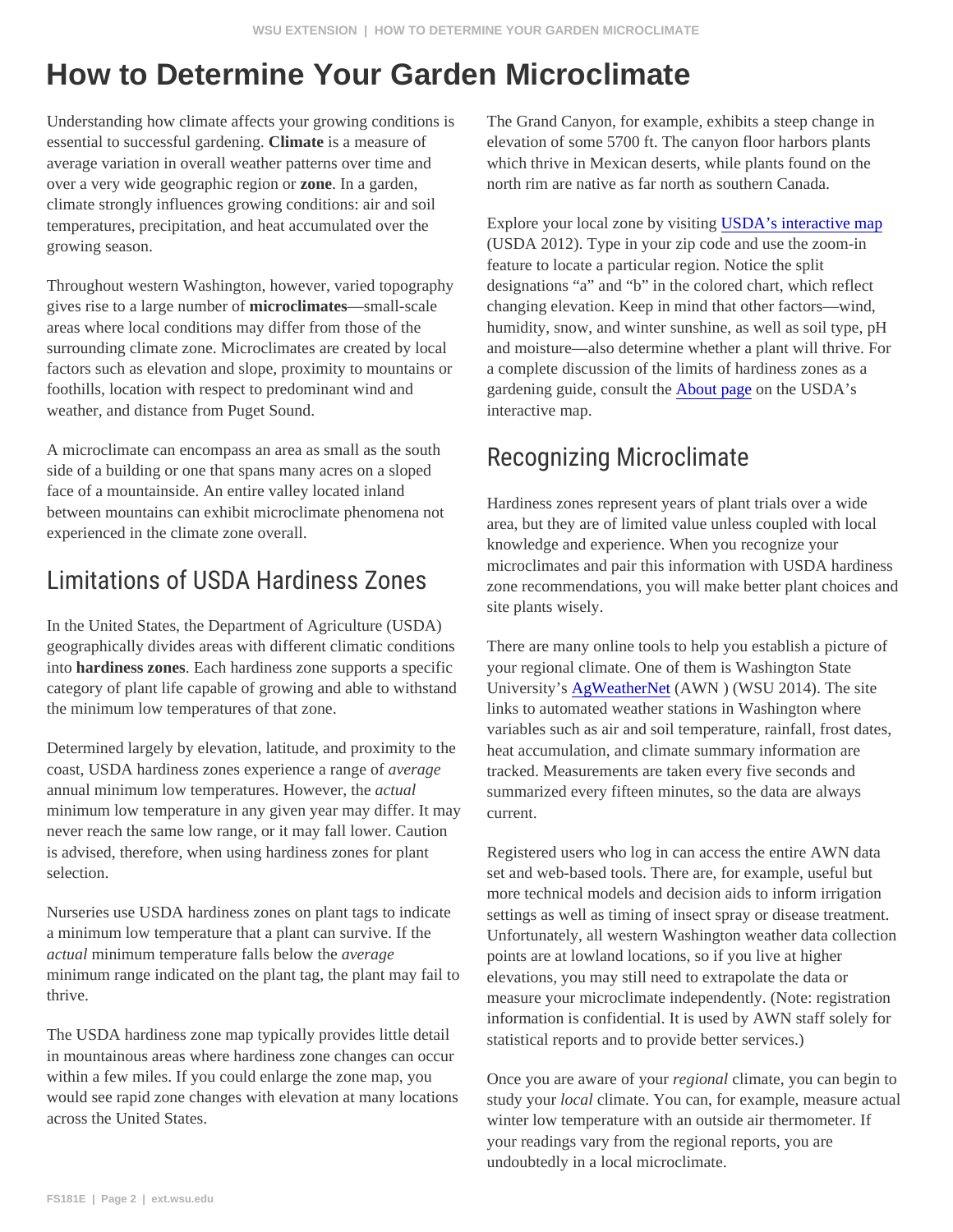Keep a log of minimum low readings—generally the daily temperature at sunrise—to track your actual minimum low temperature. Is it reasonably stable or does it change from year to year? A remote sensor with a memory for daily high and low temperatures makes the work easy. Relocate a remote thermometer at ground level in beds around the yard to discover warmer protected areas.

## The Influence of Elevation

Few gardeners in western Washington reside at **high altitude**, elevation at or above 4,500 ft. Those who do will know that a truly frost-free season is nonexistent while summers can be quite warm. If you garden on or near foothills or at elevations between 500 and 2,500 feet, air temperature, frost likelihood in winter, precipitation levels and possibly heat accumulation can differ from conditions at lower elevation.

In general, air temperature declines 3.5–5°F for every 1,000 foot increase in elevation. At elevations of 3,000–4,000 feet in winter, freezing generally occurs when surface temperature at sea level hovers around 40°F (Mass 2008). However, atypical cold is possible even in coastal lowlands. As an example, in winter the Fraser River Valley becomes an important conduit of cold northeasterly airflow to Puget Sound. When this air arrives, a temperature inversion forms: cold heavy arctic air displaces warmer air at low level coastal areas, pushing it inland and upland, with the result that coastal areas experience frost while protected inland and upland temperatures remain above freezing.

Another winter phenomenon occurs at low elevation in an intermountain valley. Sandwiched by mountains, the valley receives heavier cold air originating at high elevation that slides downslope to form a pocket of static cold air known as a **cold sink** (Figure 1)**.** This freezing air may become trapped for a prolonged period by warmer Pacific air as it lifts over the mountains. The result is an atypical-for-zone freeze that is otherwise undetectable on the USDA hardiness zone map.

In a cold sink, plants thought hardy can fail to thrive. If cold persists, trees and shrubs may be slow to break bud and flower. Soil warming, and therefore seed germination, may also be slow.

For some intermountain gardeners, snow cover may protect against freezing. Acting as an insulator against extreme cold, snow protects the root system of dormant plants. Thus, where snow cover is reliable, your plants may be shielded from the worst of winter low temperatures.



Figure 1. Static cold air in a cold sink can produce atypical-for-zone frost (Mass 2008). The numbers in this diagram refer to temperatures (F) as they "sink" into a sub-freezing area.

Because garden conditions are more extreme in and around mountains, it's a good idea to follow weather patterns and be prepared to intervene should temperatures suddenly drop. Keeping a garden log of frost and minimum night air temperatures will help you know what to plant, when to plant, and when to protect plants, especially in spring and fall when plants may not be fully dormant and therefore are more vulnerable to damage caused by low temperatures.

If you are just becoming familiar with your garden, err on the side of caution and choose plants whose cold tolerance exceeds what you initially expect.

#### Regional Influences on Rainfall

Western Washington experiences wave-on-wave of moisture as it arrives on our coast from both the northern and southern Pacific Ocean. In winter, warm moist Pacific air collides with frigid arctic air in a turbulent marriage of maritime influence and altitude extremes. Whether you live at elevation or within view of Puget Sound, you are undoubtedly the recipient of generous annual precipitation. Our land contours respond to directional storms with quite a peculiar rainfall pattern: rainfall can be staggering in some places but oddly light in others.

In the region overall, precipitation follows a predictable pattern, as shown in Figure 2. As moist air is blown uphill, it cools and drops moisture in a process called **adiabatic cooling**. Tumbling downhill on the other side of the mountains, the air warms and dries, producing a drier area we commonly refer to as a **rain shadow**. This microclimate phenomenon is experienced throughout western Washington, although on average, annual rainfall becomes heavier as you travel east into the Cascades.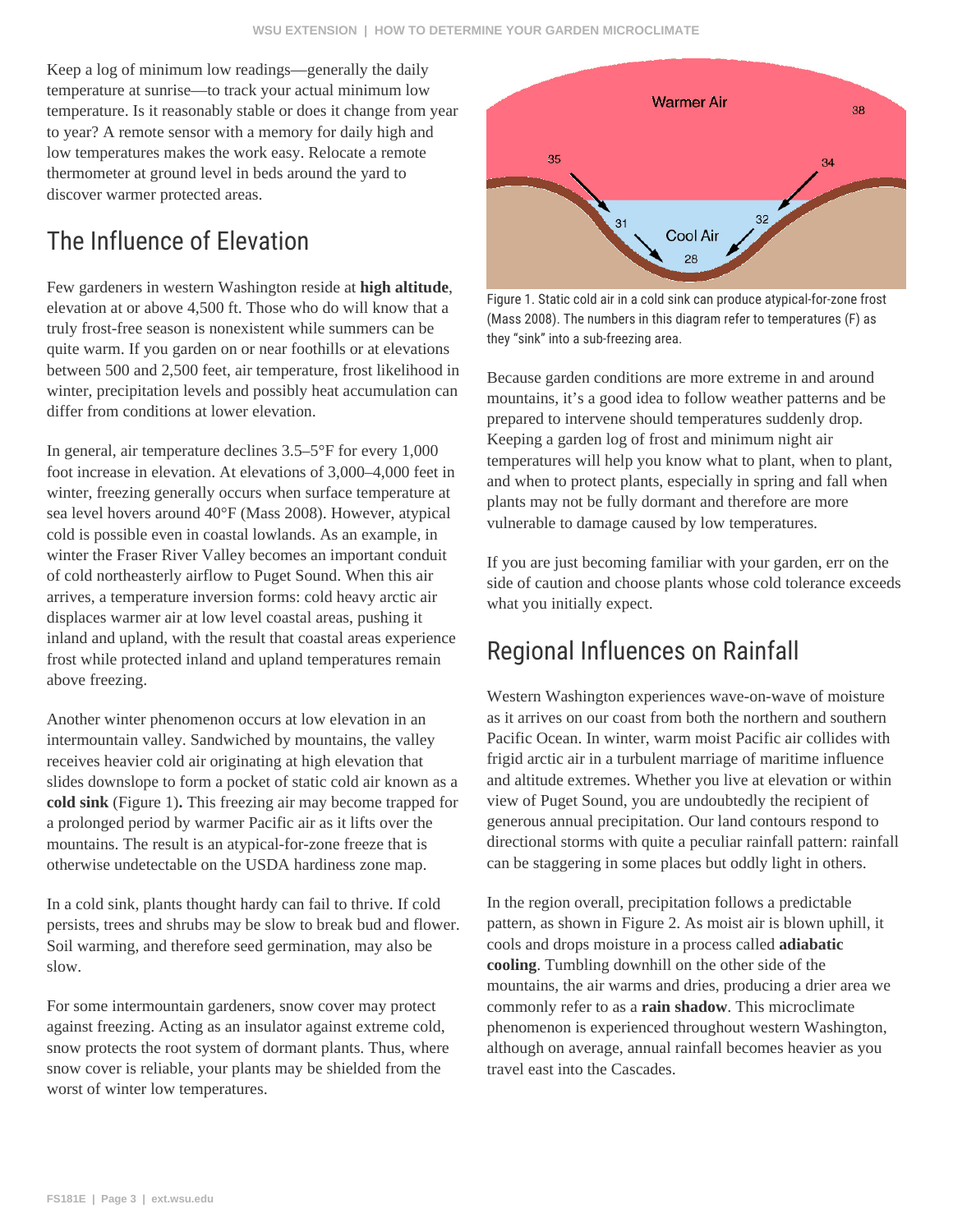

Figure 2. **Adiabatic cooling**: moist ocean air is lifted uphill over elevated ground, cooling and shedding moisture as it rises. Over the mountain, then, air moving downhill warms and dries as it returns to lower elevation, producing a **rain shadow**.

Watch the direction of incoming storms to discover if you live in a local rain shadow or, conversely, an area of heavy rainfall. Precipitation levels are posted on AWN, enabling you to compare and identify yours as a predominantly wet or dry environment. If you live on or around mountains, a simple outdoor rain gauge sometimes provides more accurate information.

Also take note of ground areas where water pools and where it drains away quickly. Consider this important local knowledge as you build a picture of your local microclimate.

When you choose plants, be alert to their water and drainage requirements. If you garden in a rain shadow, decide whether you'll be able to meet these needs with or without supplemental irrigation during dry months.

# The Effects of a Marine Layer

The influence of the eastern Pacific Ocean is felt throughout western Washington, seasonally moderating temperature, elevating humidity, and, where humidity is high enough and cooling sufficient to create condensation, generating fog. This influence is felt far inland in western Washington and is commonly called the **marine layer**.

The marine layer is a moist air mass that forms over the ocean, Puget Sound, or really any large body of water inland, and becomes trapped by a temperature inversion. It is evident in all seasons except winter but is especially apparent in spring and early summer.

Figure 3 shows how the marine layer and an overhead air pressure system interact. The depth of the marine layer, and therefore how far inland it is felt, depends on large-scale weather patterns above it.

For example, when there is a high pressure system at 15,000–30,000 ft, cool ocean air is trapped, compressed and confined to lower elevations where it may only be evident near the beach as fog. At the same time, only a mile or so inland it is sunny and warm. As pressure above diminishes, marine layer moisture travels inland and upward to higher elevations as fog and low clouds, which appear to spill over the mountains. When air pressure aloft diminishes and air above the marine layer cools sufficiently, the inversion dissipates and the marine layer eventually disappears.



Figure 3. The marine layer travels inland and uphill as a temperature inversion diminishes. While it is relatively stable, it can fluctuate with approaching storms, high wind or other destabilizing conditions. Thus, foothill and mountain communities may experience waxing and waning of this layer and its influence. (NWS 2011)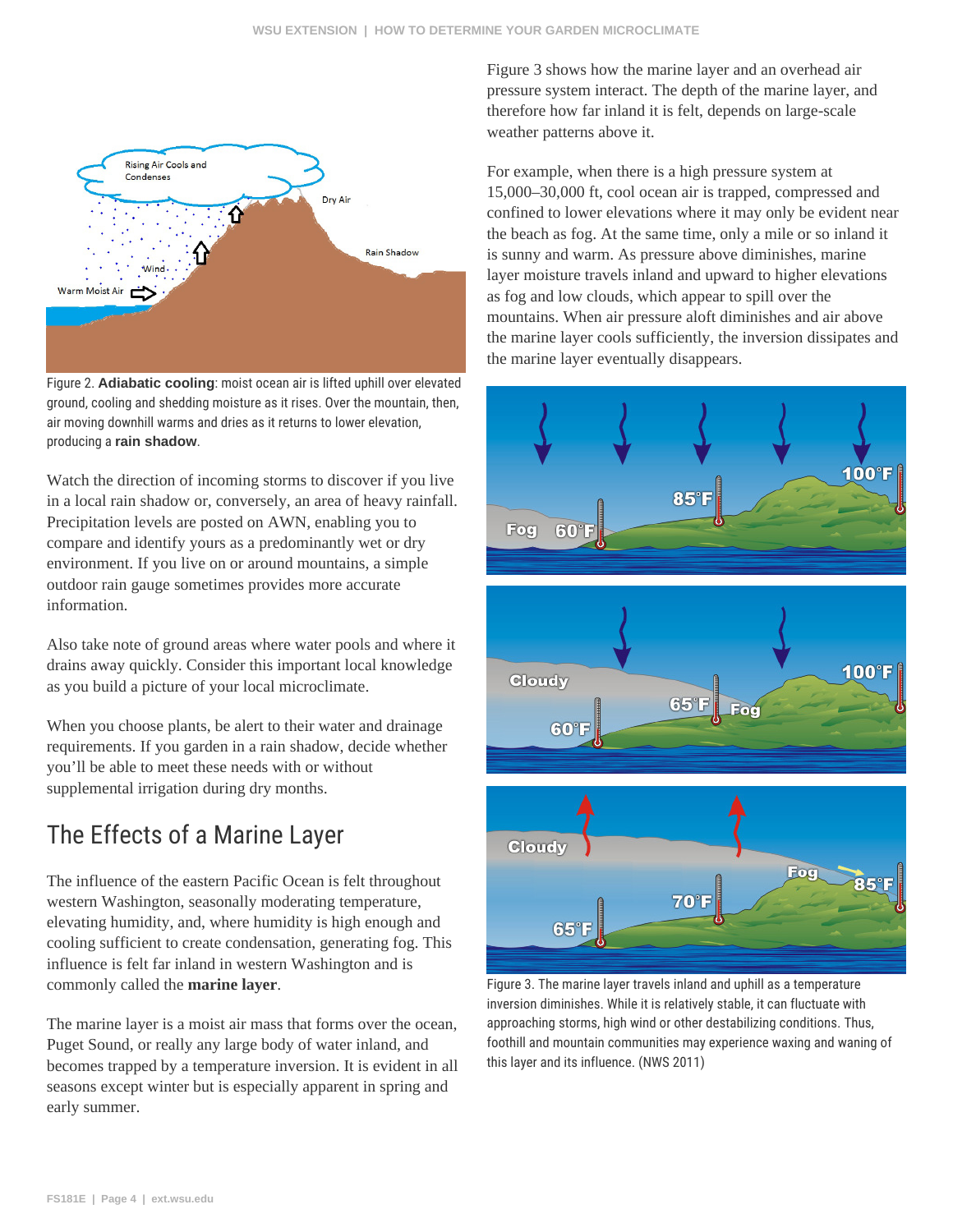To the extent that the marine influence predominates and the Soil depth is a feature of your microclimate that you'll region experiences overcast skies, our growing season is Valley area, for example, has a long growing season of approximately 230 growing days, while the upper valley has example, your soil is likely thin, poorly developed, and approximately 200 days related in part to the waxing and waning of the marine layer. Altitude, especially beyond the marine influence, may shorten it further.

# Topographical Influence sevel apprent is limited. Microclimate

Orientation to the sun and slope inclination toward the sun absorbs more sun energy in summer when the sun is high. Bety out quickly. It can be very difficult to find plants for in spring and fall, slope aids sun absorption, especially on south-facing terrain. North slopes stay cooler all year long, as very dry summer.

do east slopes, especially in areas of morning fog. Gardens with south and southwest orientation and an optimum slope inclination between 20–30° absorb the greatest solar energy holding capacity. The deeper you can dig before hitting a overall (Pirzadeh 2002).

Use a compass or map to determine the orientation of your growing area to the sun. Notice how many hours of sunlight your garden receives. The more sunlight over the season it receives, the more likely it will support warm season plants, fruits and vegetables.

The location and land contour of your garden determine not only the nature of your soil but also how well your soil drains. No plant can tolerate moisture extremes for very long. It is In coastal lowlands—but even at elevation over

concave, bowl-like or otherwise lower than the surrounding area.

So, for example, gardens situated at the base of a slope (bottomland) may have overly wet soil. Gardens situated on slopes or on tops of hills may have soils that drain well and warm early, yet too steep a slope or too high a hill results in rainy season is as pronounced as our dry summer, garden location and contour can have great impact on your growing water. conditions, not only in spring but throughout the season.

## Soil Characteristics of

Another crucial step in sizing up your microclimate is taking stock of soil characteristics—its depth, texture and moisture holding capacity. (Seldome Gardeners Guide to Soils and [Fertilizers](http://cru.cahe.wsu.edu/CEPublications/eb1971e/eb1971e.pdf) [Cogger 2005] for an in-depth guide to analyzing soil texture, structure, drainage and pH.)

shortened and warm season crops can suffer. The lower Skaglants require. Here in western Washington, soil depth varies appreciate when you consider the water and nutrients your with location. If you garden at elevation or atop a hill, for nutrient-deficient related to the geologically young nature of the mountain range near which we live. In lowland areas, soil is deep and well developed. Shallow soil holds less water than deeper soil, while at the same time space available for root

affect how much sun energy your garden absorbs. Level land<sup>challenge to many plants. In summer drought, shallow soils</sup> Soil depth can be restricted by compacted, even cemented, gravelly layers or actual bedrock. In winter, the oxygendeprived, waterlogged root zone of shallow soil can be a shallow soils that will tolerate both a very wet winter and a

> Dig below the topsoil in your garden to determine its moisturerestrictive layer, the greater the soil volume for holding water. Now assess soil texture. Once the air begins to warm in spring, take a handful of soil and squeeze it. If water drips from it, try again after a few rain-free days. If too much moisture persists, your soil may be poorly drained. Alternatively, the soil ball will crumble if your soil is sandy and well drained. Adding organic matter will improve conditions, but in extreme circumstances steps to alter drainage may be called for.

bedrock—excess moisture may show where the land contour<sup>y</sup>grious times in the growing season. A digital soil moisture problematic dryness, especially in late summer. Because ourhundreds of plants. Always couple your own observations with important to assess how well moisture drains and is retained at meter rates moisture, typically on a one-to-ten scale. Many provide advisory tables for vegetables and landscape plants and suggest their wilting point, that is, a reading on the one-toten scale at which a plant will begin to show drought stress and at which watering is strongly advised. The manufacturer may also advise how frequently moisture should be checked as well as any special watering needs for plants listed in a table of the guidelines provided to determine when and how much to

> Alternatively, you may wish to use online technology. AWN tracks field capacity at sea level agricultural areas throughout Washington State. Field capacity is the water content held in soil after excess water has drained away and downward percolation movement has decreased. Gardeners should refrain from planting a garden during periods of high soil water content as this is when seed damping-off is likely to occur and when the risk of disease is highest.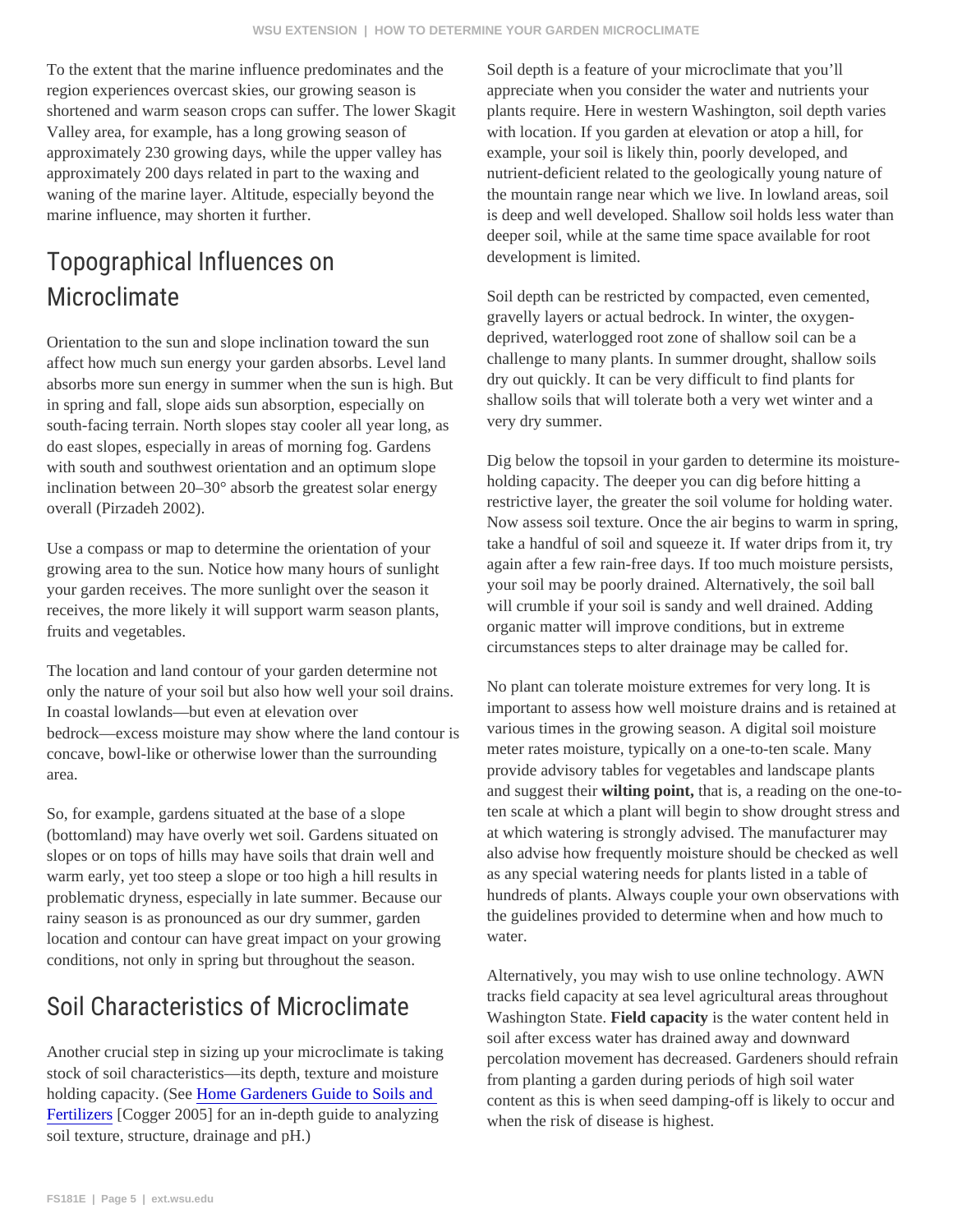To locate measures of field capacity, registered users can logTable 1: Soil temperature conditions for seed in to th[e AWN website](http://weather.wsu.edu/ism/) and select Daily Budget Table. The middle column shows soil water content as Available Water (in percentage). Check the most recent data. Planting should be postponed if a reading of 100 percent is logged. Ideally, planting should occur nearer 75 percent. vegetables (adapted from Maynard and Hochmu

# Microclimate Influences Warming in Spring

While the growing season in western Washington is long, it is comparatively cool. In order for plants to emerge and grow in spring, the sun must warm the soil. However, soil warming is affected not just by direct absorption of the sun's energy but also by the amount of moisture in the soil. As wet soil absorbs sun energy, the sun energy is given off again as the moisture in soil evaporates. Not all energy is given off, however, so gradually, as sufficient moisture aporates the soil warms. Alternatively, soil warms as sufficient moisture ins. At a point that too much moisture evaporates or drains, the soil can become too warm and dry.

Seeds are especially sensitive to moisture and warmth. Soil temperature must reach a certain minimum for seeds to activate. In cool soil, some seeds will fail to germinate or germinate but stall in development and become vulnerable to disease. Similarly, adequate moisture is necessary for seeds t $\delta$  e a s o n germinate, but excessive moisture can give rise to a fungal soil disease that causdamping-off, an interruption of seed germination.

You are likely to be more successful when you plant once the ruits and vegetables. Exactly how much heat is necessary is soil has warmed and the soil itself is neither overly wet nor overly dry. Orientation to the sun, slope and land contour of your garden, as well as the depth and character of your soil, are features of your microclimate that affect sun absorption and moisture retention. Whether your garden lies on a slope, a can be affected.

becomes ideal for seed germination. Table 1 displays the minimum soil temperatures necessary to germinate seed of various vegetable varieties. Seeds planted in cool soil will often germinate, but it takes longer to happen and requires that

# Heat Accumulation: the P

Reduced sunlight and a cool growing season is a problem for plants that need a certain amount of accumulated heat in order to grow, flower, set fruit and ripen. This is particularly true of

unique to each plant variety and is expressed in unique to each plant variety and is expressed in growing degree days (GDD).

ridgetop, or bottomland, soil moisture and warming in spring the temperature below which it does not grow. Consequently, You can easily monitor your soil temperature to know when it plant accumulates 20 GDD units. If over a growing season this A GDD unit is the difference between the average air temperature of any given day and a plablise temperature if a plant requires a minimum temperature of 50°F to grow and the average high temperature for the day reaches 70°F, the plant requires 1,200 GDD units yet accumulates only 1,060 by the end of the growing season, this plant's fruit will not fully mature during that growing season.

you watch them more carefully. Planted in cool soil, seed may<sub>n the</sub> Puget Sound region, many Mediterranean and damp-off, especially if soil remains overly moist. Insert a soil <sub>Subtropical plants can survive a mild winter but will never</sub> thermometer 3–4 in. into the soil and note the temperature when it stabilizes. Any thermometer measures soil temperaturn bugh heat units over the growing season (Campbell and provided it reads to 40°F. Nurseries, hardware stores, home Norman 1998). Fruit maturation is more complicated for supply depots and occasionally thrift stores carry inexpensive hotoperiod-sensitive plants such as corn or onions. soil thermometers. Keeping a log of soil temperature may help you decide when to plant and when to wait until the soil warms. develop mature fruit because they are unable to accumulate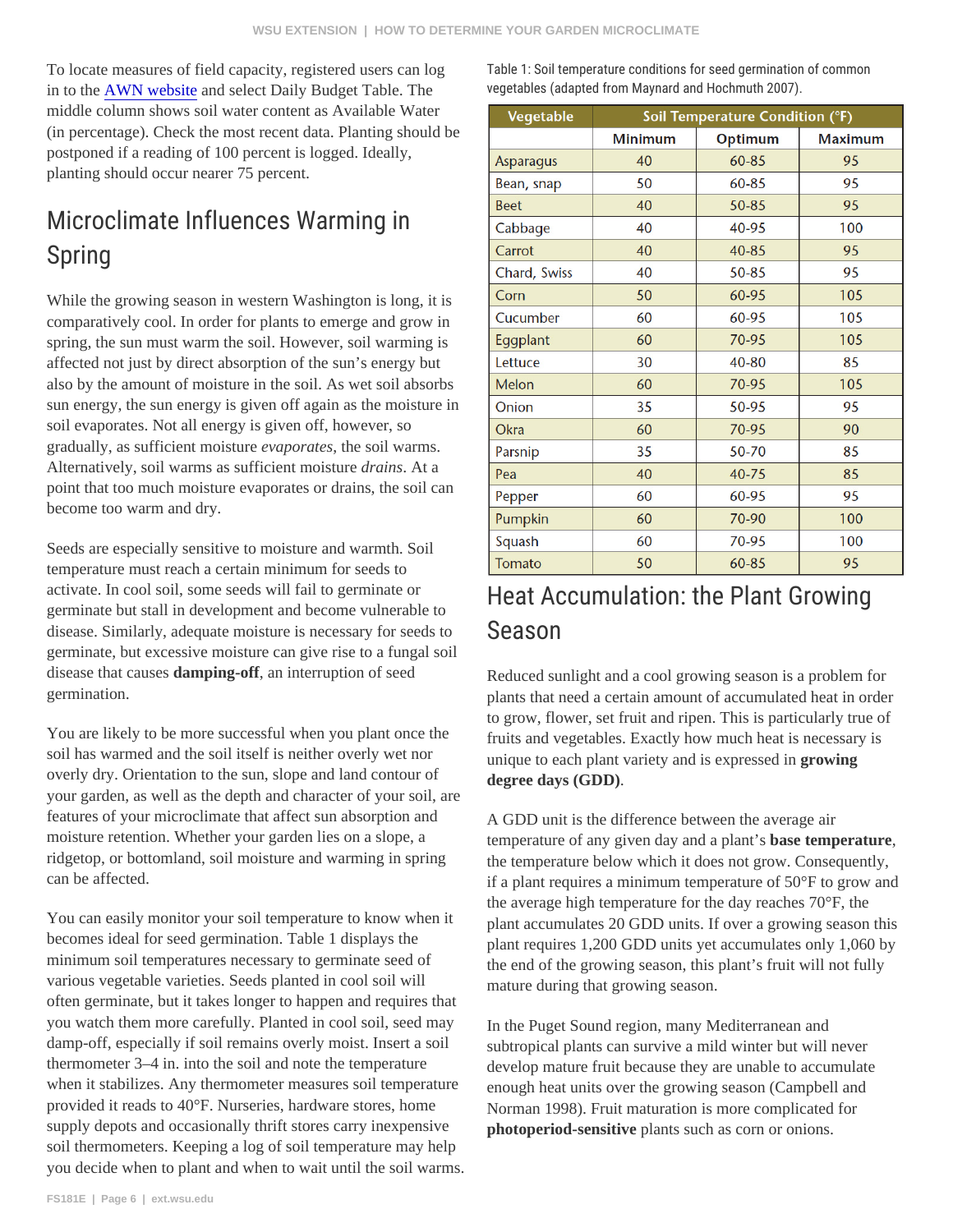Flowering in these plants is initiated by a specific day length, These may be good choices for your problem areas. Amend although they also require a certain number of heat units for your soil and correct drainage problems before choosing fruit to mature. plants, or select native plants that tolerate native conditions.

Unfortunately, it can be difficult to find a source of growing degree-day requirements for most plants. Oregon State University Small Farms team is developing a vegetable degree day website calle $@$ ROPTIME, which provides at least 60 variety-specific degree day models for the following vegetables: beans, broccoli, cabbage, carrot, cauliflower, cucumber, kale, head lettuce, sweet pepper, pumpkin, spinach, summer squash, sweet corn, tomato and winter squash. Once the site is available online (scheduled for 2015), it will allow for "open-source" development of new vegetable GDD models by anyone interested (Andrews and Coop 2011).

For the present, selecting plants based on native environment is one strategy for ensuring your plant will develop optimally. Reserving a warm microclimate or protected location for heatSimilarly, here are a few suggestions when your soils are loving perennials is another. persistently dry:

Some seed suppliers provide an optimal seed germination range noted in their catalog or on seed packages. In addition, seed companies test seed to determine how many "days to maturity" a plant variety requires and note this on seed packages.

Strategies for selecting seed for your garden microclimate include:

- When you buy seed, notice where the seed company  $i\overline{S}$ aking the time to observe your local growing conditions and located. If it's in a different USDA zone or where growing conditions are different, you may not achieve their results. When possible, purchase from a seed company nearby.
- Select plant varieties that mature early.
- At higher elevations, sow seed and plant out two to three weekstaer in the spring; for fall harvest, two to three weeksarlier in summer.
- If you seed directly in the ground, keep a log of air and<sub>adiabatic cooling. A process that occurs as moist air is blown</sub> soil temperature, then time planting at optimum soil temperature. uphill; as the air rises, it cools and its moisture is deposited.
- Transplant mature seedlings when growing certain warm season vegetables and fruits, and using seasor extending techniques like row cover, cold frame, or greenhouse to ensure ripening. base temperature. The lowest temperature at which a plant's metabolic process results in growth (an increase in the plant's size).

#### Strategies for Successfuaterns overting learna very wide geographic region

Now that you have a sense of your growing conditions, develop a strategy to ensure plants will survive them. Look for sandwiched by mountains; formed by heavier cold air plants thriving in neighborhood gardens. Are they droughttolerant or moisture-loving plants you're familiar with?

There are a number of strategies to fall back on when wet soils are inevitable:

- Avoid perennials and other plants that perform poorly in wet winter conditions.
- Use raised beds for perennials that require well-drained soil and for early season vegetables.
- Investigate whether a drain on a slope will remove excess water in your situation.
- Installing drainage can be expensive, so when considering drainage, make sure there is a place to drain the water. Also check with local regulatory agencies to see if you may incur restrictions.
- Add organic matter to improve the moisture-retaining capacity of your soil.
- Choose drought-tolerant plants, especially natives adapted to dry soil.
- Use raised beds filled with amended soil.
- Install an irrigation system.
- Group moisture-loving plants together in one area where you can water them together.

making the effort to take simple measurements has great payoffs in terms of saved energy and expense. Learning to cooperate with climate overall and your microclimates in particular may enable you to generate a garden that thrives and yields abundant harvests.

## Glossary of Terms

climate. A measure of average variation in overall weather

cold sink. A pocket of static cold air found typically in valleys originating at high elevation that slides downslope to fill the valley.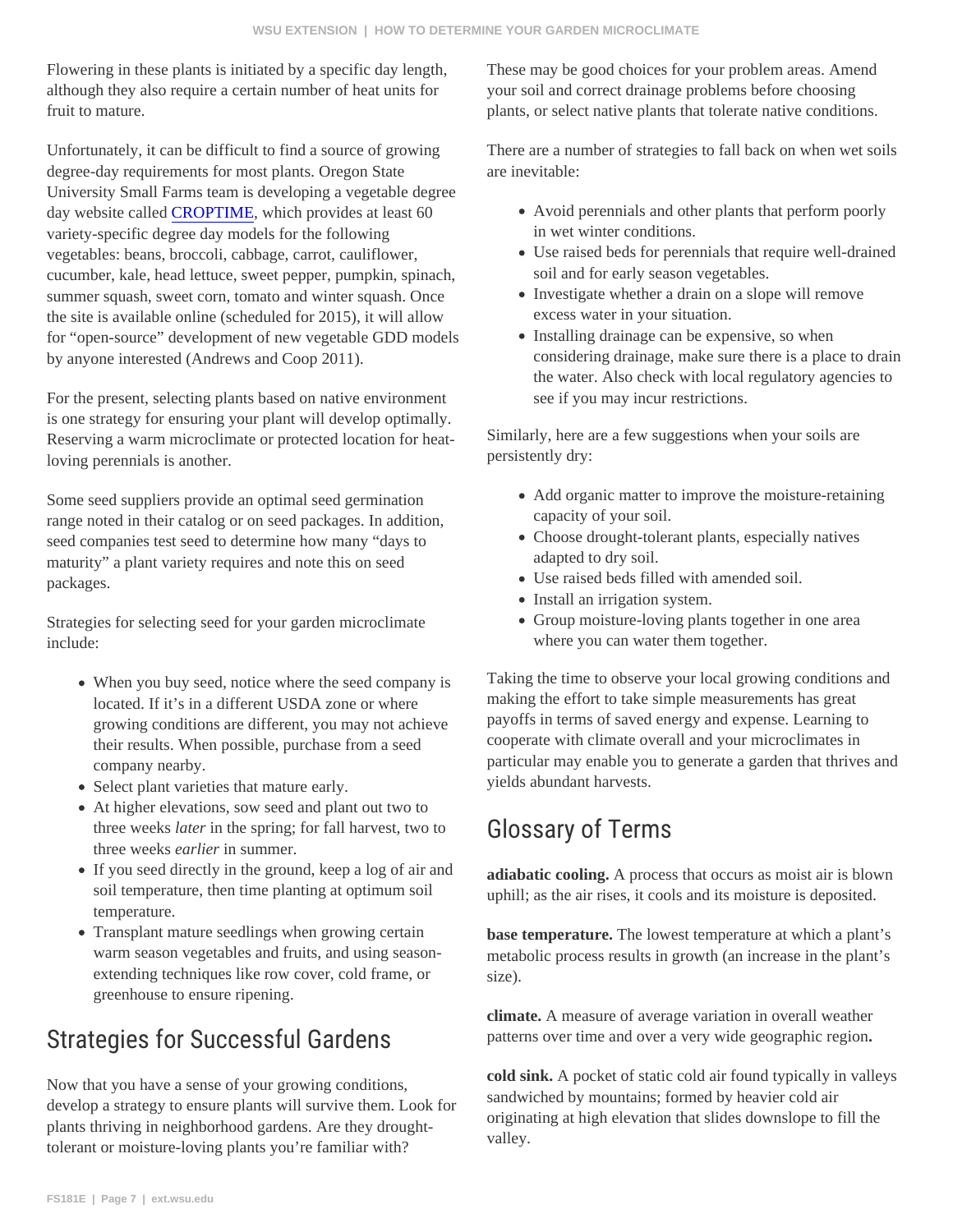| damping-off. A condition caused by a number of different<br>pathogens which kill or weaken seeds or seedlings before or<br>just after they germinate. It is most prevalent in wet and cool<br>conditions.                                                                                                                                                                                                                                                                                                                                                 | References, Further Read<br>Websites                                                                                                                                                |
|-----------------------------------------------------------------------------------------------------------------------------------------------------------------------------------------------------------------------------------------------------------------------------------------------------------------------------------------------------------------------------------------------------------------------------------------------------------------------------------------------------------------------------------------------------------|-------------------------------------------------------------------------------------------------------------------------------------------------------------------------------------|
| field capacity. The amount of water held in the soil after<br>excess water has drained away and the rate of downward<br>movement has decreased.                                                                                                                                                                                                                                                                                                                                                                                                           | <b>Gardening Guides</b>                                                                                                                                                             |
|                                                                                                                                                                                                                                                                                                                                                                                                                                                                                                                                                           | Bauer, M., D.L. Barney, and J.A. Robbins. 2009bowing<br>Tomatoes in Cool Short-Season Locatidusiversity of Idaho                                                                    |
| growing degree days (GDD)A measure of heat accumulation<br>used to predict plant development rates for a crop and when $\frac{t}{b}$ lliot, C., and E. Peterson. 2009 he Maritime Northwest<br>will reach maturity.                                                                                                                                                                                                                                                                                                                                       | Extension Bulletin864. University of Idaho.                                                                                                                                         |
|                                                                                                                                                                                                                                                                                                                                                                                                                                                                                                                                                           | Garden GuideSeattle: Seattle Tilth Association.                                                                                                                                     |
| hardiness zoneA geographical area, defined by climatic<br>conditions, where specific plants can grow, based on their<br>ability to withstand the minimum temperatures of the zone.                                                                                                                                                                                                                                                                                                                                                                        | Kohlhaase, B. 2012High Altitude: Getting Results from a<br>Short Growing Seaso Bozeman, MT: Planet Natural.                                                                         |
| high altitude. Regions on the Earth's surface which are often<br>understood to be greater than 4,500 feet above sea level.                                                                                                                                                                                                                                                                                                                                                                                                                                | Love, S., K. Noble, and S. Parkinson. 20Garden Strategies<br>for Short-Season, High-Altitude Zoneshiversity of Idaho<br>Extension Bulletin859. University of Idaho.                 |
| marine layer. Ocean currents and cold-water upwelling create Maynard, D., and G. Hochmuth. 200 Mott's Handbook for<br>a dense mass of cool, moist maritime air immediately below avenues of conversion edition Hoboken, NJ: John Wiley &<br>temperature inversion; often augmented by clouds, these<br>conditions reduce summer temperatures in areas closer to the<br>coast.<br>microclimate. The climate of a small area that is different<br>from the area around it. It may be warmer or colder, wetter or<br>drier, or more or less prone to frosts. | Sons.                                                                                                                                                                               |
|                                                                                                                                                                                                                                                                                                                                                                                                                                                                                                                                                           | Potts, L., and I. Shonle. 2008olorado Mountain Gardening<br>Basics Colorado State University Extension Fact Sheet<br>7,244. Colorado State University.                              |
|                                                                                                                                                                                                                                                                                                                                                                                                                                                                                                                                                           | Potts, L., I. Shonle, and S. Ballus. 20FF wers for Mountain                                                                                                                         |
| photoperiod-sensitive plants Plants for which flowering is<br>initiated by a specific day length (e.g. corn, onion); they also                                                                                                                                                                                                                                                                                                                                                                                                                            | <b>CommunitiesColorado State University Extension Fact Sheet</b><br>No. 7,406 Colorado State University.                                                                            |
| require a certain number of heat units for their fruit to mature. Hardiness Zones                                                                                                                                                                                                                                                                                                                                                                                                                                                                         |                                                                                                                                                                                     |
| rain shadow. A dry area on the sheltered side of a<br>mountainous area; caused when cool moist air rises and falls as DA Plant Hardiness Zone Map/ashington D.C.: U.S.<br>rain on the windward side of the mountain.                                                                                                                                                                                                                                                                                                                                      | United States Department of Agriculture (USDA). 2012.<br>Department of Agricultureplanthardiness.ars.usda.gov                                                                       |
| wilting point. The minimum amount of soil moisture required<br>by a plant to avoid wilting.                                                                                                                                                                                                                                                                                                                                                                                                                                                               | <b>Heat Accumulation, Growing Degree</b><br>Days                                                                                                                                    |
| zone. An area or stretch of land having a particular<br>characteristic, purpose, or use, or subject to particular<br>restrictions.                                                                                                                                                                                                                                                                                                                                                                                                                        | Andrews, N., and L. Coop. 2010 sing Heat Units to<br>Schedule Vegetable Plantings, Predict Harvest Dates and<br>Manage CropsOregon Small Farm New® (4). Oregon State<br>University. |
|                                                                                                                                                                                                                                                                                                                                                                                                                                                                                                                                                           | Department of Horticulture, Cornell University. 2014.<br><b>Cornell Gardening Resources: Growing Degree Days (GDDs)</b><br>Ithaca, N.Y.: Cornell University.                        |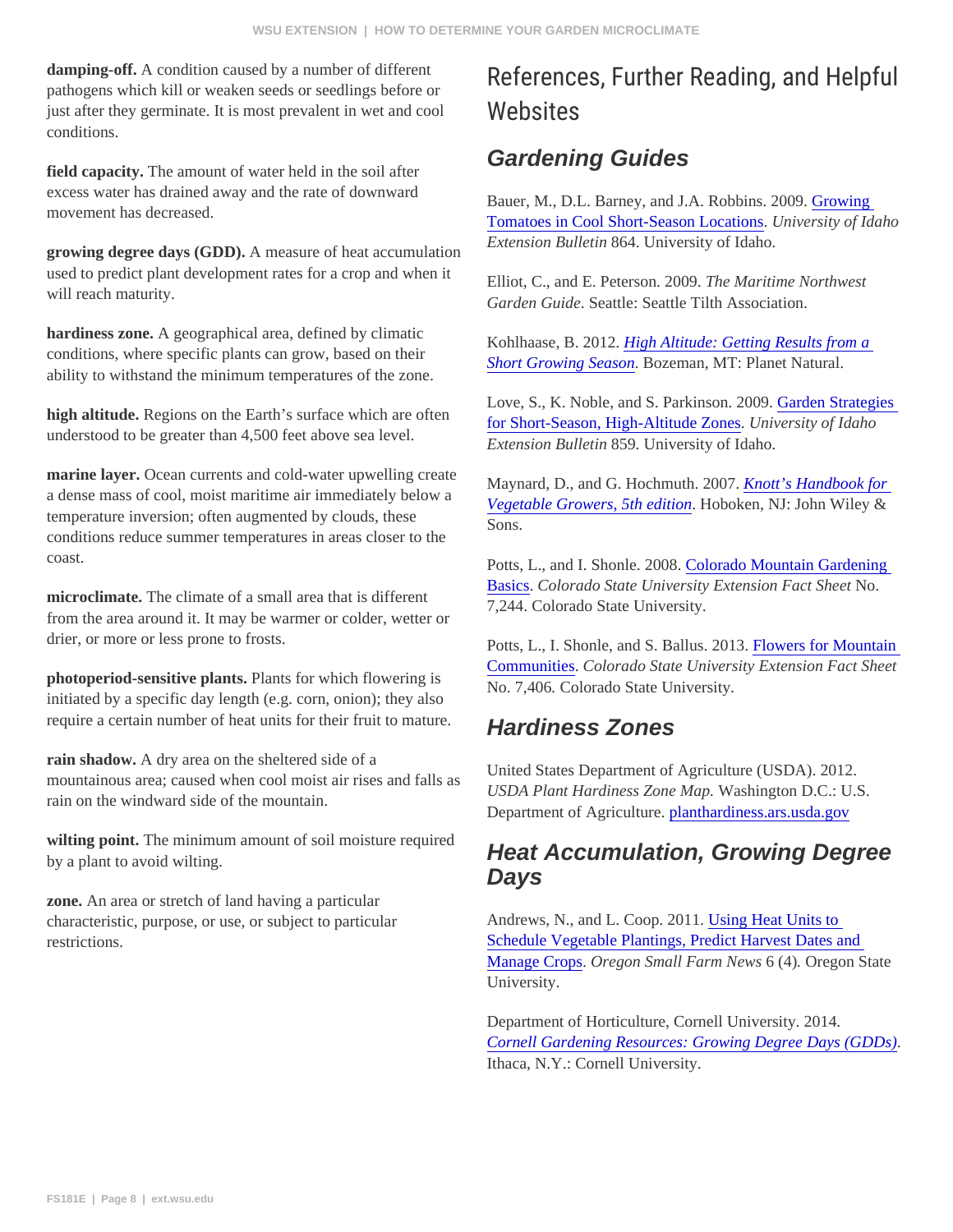| Miles, C.A., and P. Labine. 200 <b>9</b> ortable Field Hoophouse<br>Washington State University Extension Publication015.                                              | <b>Weather and Climate</b>                                                                                                                                     |
|------------------------------------------------------------------------------------------------------------------------------------------------------------------------|----------------------------------------------------------------------------------------------------------------------------------------------------------------|
| Washington State University.                                                                                                                                           | Campbell, G.S., and J.M. Norman. 1998. Introduction to<br>Environmental Biophysics, 2nd EditidNew York: Springer-                                              |
| Parker, J., C. Miles, T. Murray, and W. Snyder. 2012w to<br>Install a Floating Row CoveWashington State University                                                     | Verlag.                                                                                                                                                        |
| Extension Publication S089E. Washington State University.                                                                                                              | Community Collaborative Rain, Hail and Snow Network<br>(CoCoRaHS). 2013Climate Resources for Master Gardeners                                                  |
| Pirzadeh, A. 2002. Figure 3: Table of Solar Radiation<br>Variation With Respect to Slope and Aspect of the Okanagan                                                    | Fort Collins: CoCoRaHS, University of Colorado.                                                                                                                |
| Valley (1987)". Atlas of Suitable Wine Grape Growing<br>Regions of Napa County in Californ (atudent project).<br>Vancouver: University of British Columbia.            | Hopkins, D. 1938BioClimatics: A Science of Life and<br>Climate RelationsU.S. Department of Agriculture Publication<br>No. 280. U.S. Department of Agriculture. |
| Saunders, D.C, H.J. Kirk, and C. Van Den Brink. 1980.<br>Growing Degree Days in North Carolin Morth Carolina<br>Cooperative Extension Resourde. AG-236. North Carolina | Mass, Cliff. 2008. The Weather of the Pacific Northwest.<br>Seattle: University of Washington Press.                                                           |
| State University.                                                                                                                                                      | National Weather Service (NWS), 20The Ocean: The<br>Marine Layer JetStream Online School for WeathBilver                                                       |
| University of California Agriculture and Natural Resources.<br>2014. Statewide Integrated Pest Management Program: Hom&dministration's National Weather Service.       | Spring, MD: National Oceanic and Atmospheric                                                                                                                   |
| Garden, Turf and Landscape Pestavis: University of<br>California.                                                                                                      | Washington State University. 2014 gWeather Nie (AWN).                                                                                                          |
| Soil                                                                                                                                                                   | Prosser: WSUweather.wsu.edu                                                                                                                                    |
|                                                                                                                                                                        | Wikipedia contributors. Rain ShadoWikipedia, The Free                                                                                                          |
| Cogger, C. 2005. Iome Gardeners Guide to Soils and                                                                                                                     | Encyclopediaen.wikipedia.org/wiki/Rain_shado(accessed                                                                                                          |

Fertilizers Washington State University Extension Publication E1971B. Washington State University. June 30, 2015).